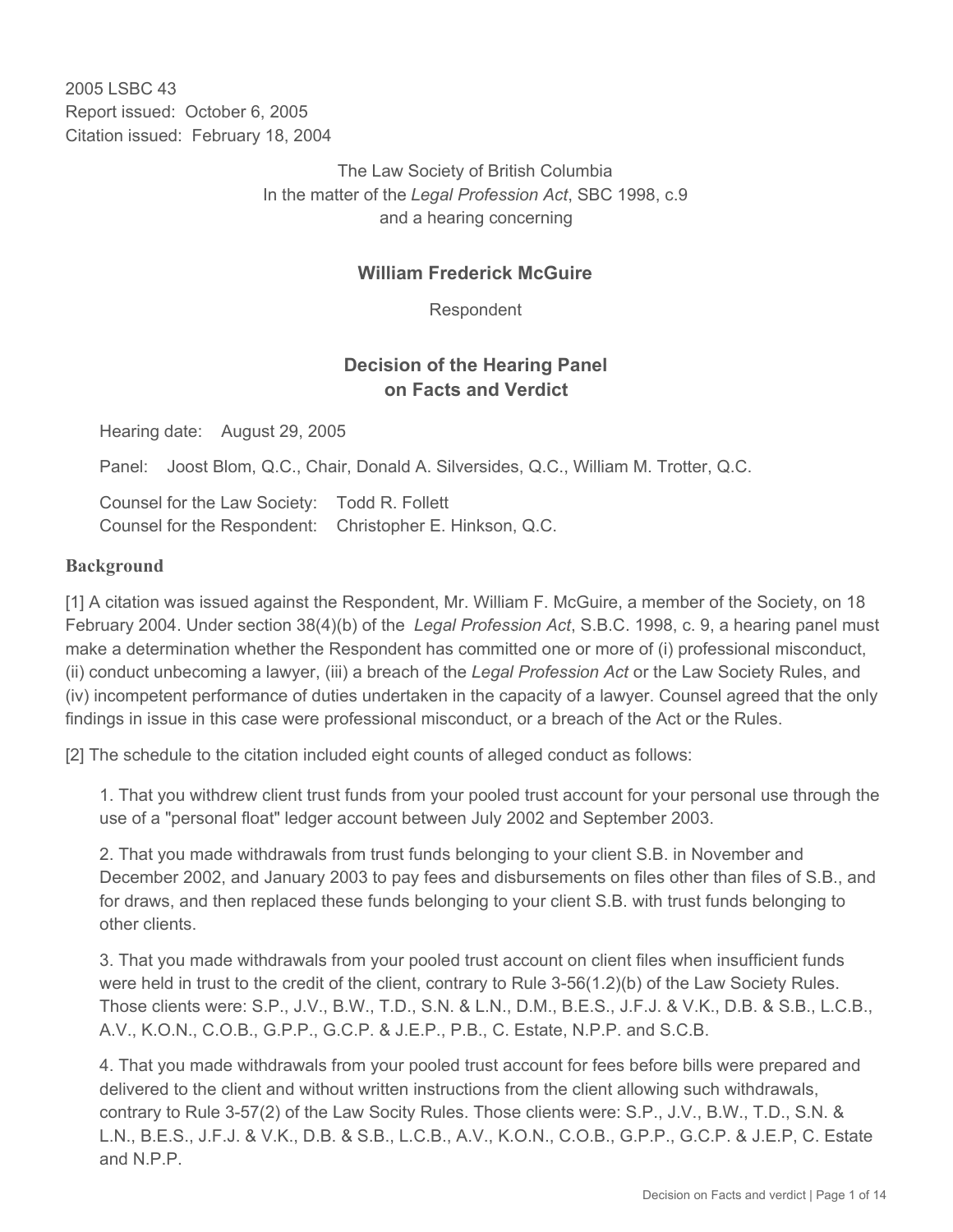5. That you generated certain billings to clients that were misleading in that the billings were dated prior to the actual date the billings were produced. This occurred on billings to your clients, J.V., L.C.B. and K.O.N.

6. That you made withdrawals from your pooled trust account for fees before rendering the services to the client for which those fees were charged, contrary to Rule 3-56(1) of the Law Society Rules. S.P., J.V., B.S., J.F.J. & V.K., D.B. & S.B., L.C.B., K.O.N., C.O.B., G.P.P., G.C.P. & J.E.P., P.B. and C. Estate.

7. That you failed to keep your books, records and accounts in compliance with the requirements of Part 3, Division 7 of the Law Society Rules from April 2002 to December 2003.

8. That you failed to deposit cash trust funds received from your client M.M. in a trust account as soon as practicable contrary to Rule 3-51 of the Law Society Rules.

[3] On December 19, 2003, a panel of three Benchers heard a s. 39 proceeding to determine whether the Respondent should be subject to an interim suspension pending the hearing of the citation. The panel decided that the Respondent could continue in practice subject to a series of conditions. One condition was that he cease to be a signatory on his trust accounts and another lawyer take over and be sole signatory on those accounts and any new trust account she chose to open in the Respondent's name. Another condition was that he eliminate the shortage on his trust accounts. The shortage as of October 31, 2003, was determined to be \$6,674.64, and any additional shortage up to December 19, 2003, was also to be made up. Further conditions obliged him to bring his books and records into compliance with the Law Society accounting rules and to employ an accountant to maintain his books and records in proper order in the future. At the present hearing we were advised by counsel for the Law Society that the Respondent was in compliance with all the conditions imposed by the panel in the s. 39 proceeding. The conditions remain in effect pending disposition of the citation.

[4] The citation was properly served on the Respondent.

Composition of the Panel

[5] At the commencement of this hearing Mr. Hinkson, for the Respondent, advised that he had, earlier that morning, delivered to the Hearing Administrator the Respondent's written consent to a single-Bencher panel. The letter giving the consent was entered in evidence as Exhibit 2. Mr. Hinkson submitted that under the Law Society Rules the Respondent's consent was determinative and the Respondent was entitled to have the matter heard by a single Bencher. He relied upon Rule 5-2, the material paragraphs of which state:

5-2 (1) A panel must consist of an odd number of persons but, subject to subrule (2), may not consist of one person.

(2) With the written consent of the applicant or the respondent to a citation, a panel may consist of one Bencher who is a lawyer.

[6] Mr. Follett, for the Law Society, neither opposed nor supported the request, noting only that as far as he was aware there was no previous instance in which a Respondent had communicated the consent to a single-Bencher panel on the day of the hearing.

[7] We decided that the written consent of the Respondent did not automatically or of right entitle the Respondent to have the hearing before a single Bencher. Rule 4-28 is the provision that governs the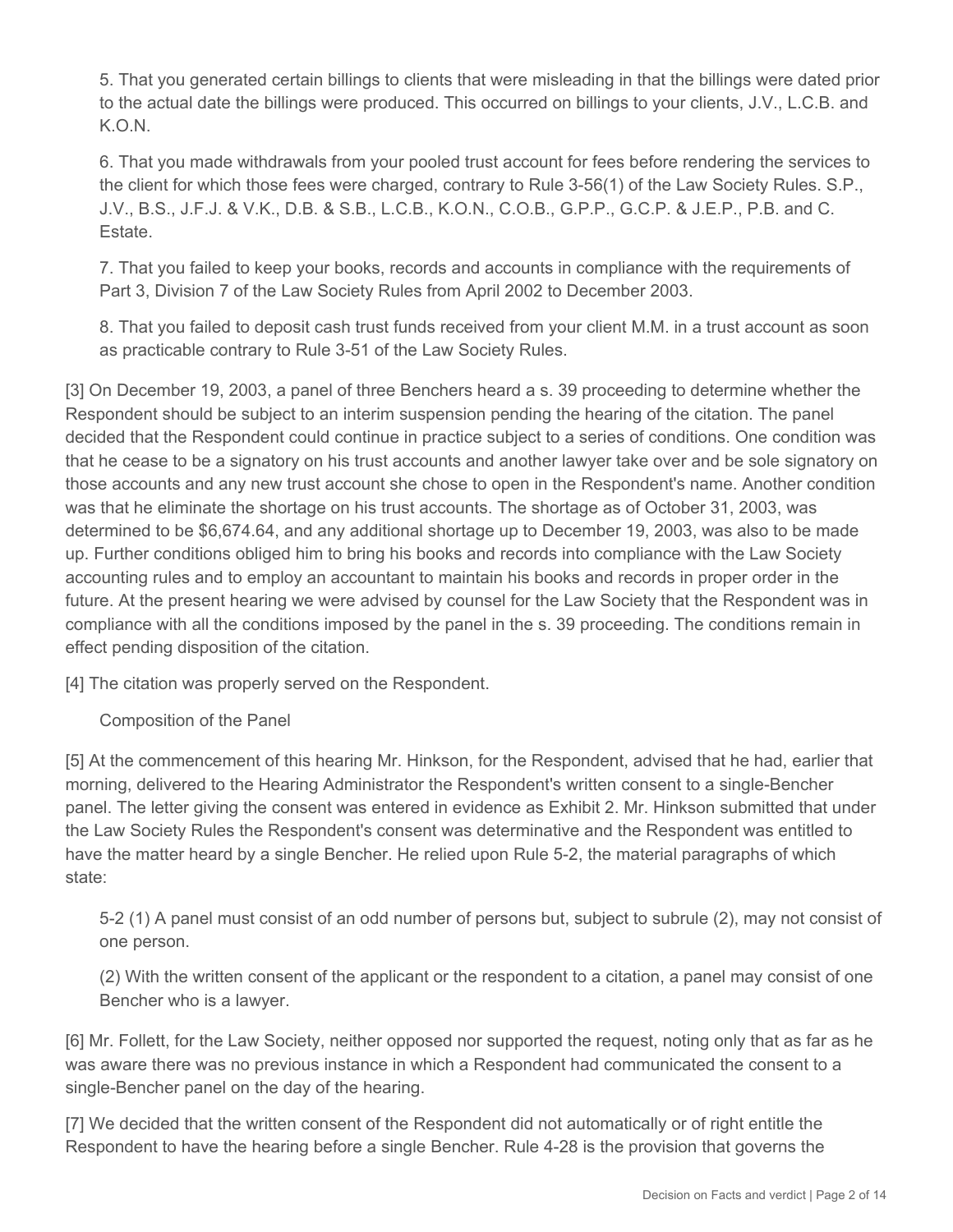appointment of the panel. It provides that "the President must establish a panel to conduct a hearing" . Rule 5-2 only sets out the rules for the composition of the panel. The use of the word "may" in paragraph (2) of that rule indicates that it permits, but does not require, the President to appoint a single Bencher panel if the Respondent consents. The use of the word "consent", rather than "election", in relation to the Respondent's wish for a single Bencher panel further supports the interpretation that the decision is the President's, not the Respondent's. As the only panel appointed by the President in this matter was the present one, we were required to continue as a panel of three.

# Facts

[8] Counsel for both sides submitted to the panel an agreed statement of facts (ASF), which is appended to these reasons. The panel accepted the ASF as evidence in the matter. Both the Law Society and the Respondent submitted further evidence.

[9] The ASF sets out the history of the Respondent's banking transactions in relation to his pooled trust accounts at the relevant times. The Final Audit Report on Mr. McGuire's trust accounts by Karen Keating, C.A., together with two volumes of exhibits and some supporting financial statements, were filed as exhibits by the Law Society. They document the details of the transactions in question.

[10] The gist of the agreed facts is that the Respondent wrote cheques on his trust account when there were no, or insufficient, funds in the account that could be used for the expenditure in question. (He used two bank accounts at different branches as trust accounts. With one exception, the cheques in question were drawn on the main account.) Sometimes the cheques were allocated to a "personal float" sub-ledger (numbered 302). The Respondent had originally deposited \$300 of his own to fund this "personal float", but the withdrawals allocated to this sub-ledger exceeded this amount (ASF paras. 10-15). The impugned transactions on this "personal float" sub-ledger began in July 2002 and the latest of them was in September 2003. At other times the cheques were allocated to sub-ledgers relating to particular files, when the client on the file had not yet provided the funds to cover the expenditure (ASF paras. 16-129). Most of the cheques, whether on sub-ledger #302 or on client file sub-ledgers, were payable to the Respondent himself and the remainder were to third parties as disbursements. The earliest of the impugned transactions on the client file sub-ledgers was in mid-March 2002, and the latest, in November 2003.

[11] The result of these transactions was that trust funds belonging to the Respondent's clients were misappropriated. Their money was used to fund "personal float" withdrawals by the Respondent in excess of the funds he himself had deposited, and withdrawals relating to the files of other clients (whether to pay the Respondent or to pay disbursements) in excess of the funds on deposit relating to those files.

[12] It is also agreed that in many of the instances in which the Respondent made payments allocated to client file sub-ledgers to himself, he had not yet delivered a bill to the client for fees or disbursements (ASF paras. 21, 28, 38, 48, 57, 64, 73, 80, 86, 92, 96, 107, 112). On some occasions services for which fees were withdrawn had not yet been performed (ASF paras. 57, 70, 97, 102). Other infractions of Law Society rules are also admitted. We give the complete list of infractions in our findings of fact and verdict below.

[13] The Respondent testified about his personal circumstances at the time of these events. He is now 54 years old. After his call to the Bar in 1980 he had first a sole practice and then a small firm practice in Burnaby, mainly doing family and criminal law for legal aid clients; he dropped the criminal law side around 1985. In 1990 the members of his firm went their separate ways and he has had a sole practice since then. Since 1991 his practice has been located in Maple Ridge. He does mainly litigation and estate work.

[14] In 1988 he fell into arrears on his taxes. In 1993 Revenue Canada garnished his practice's general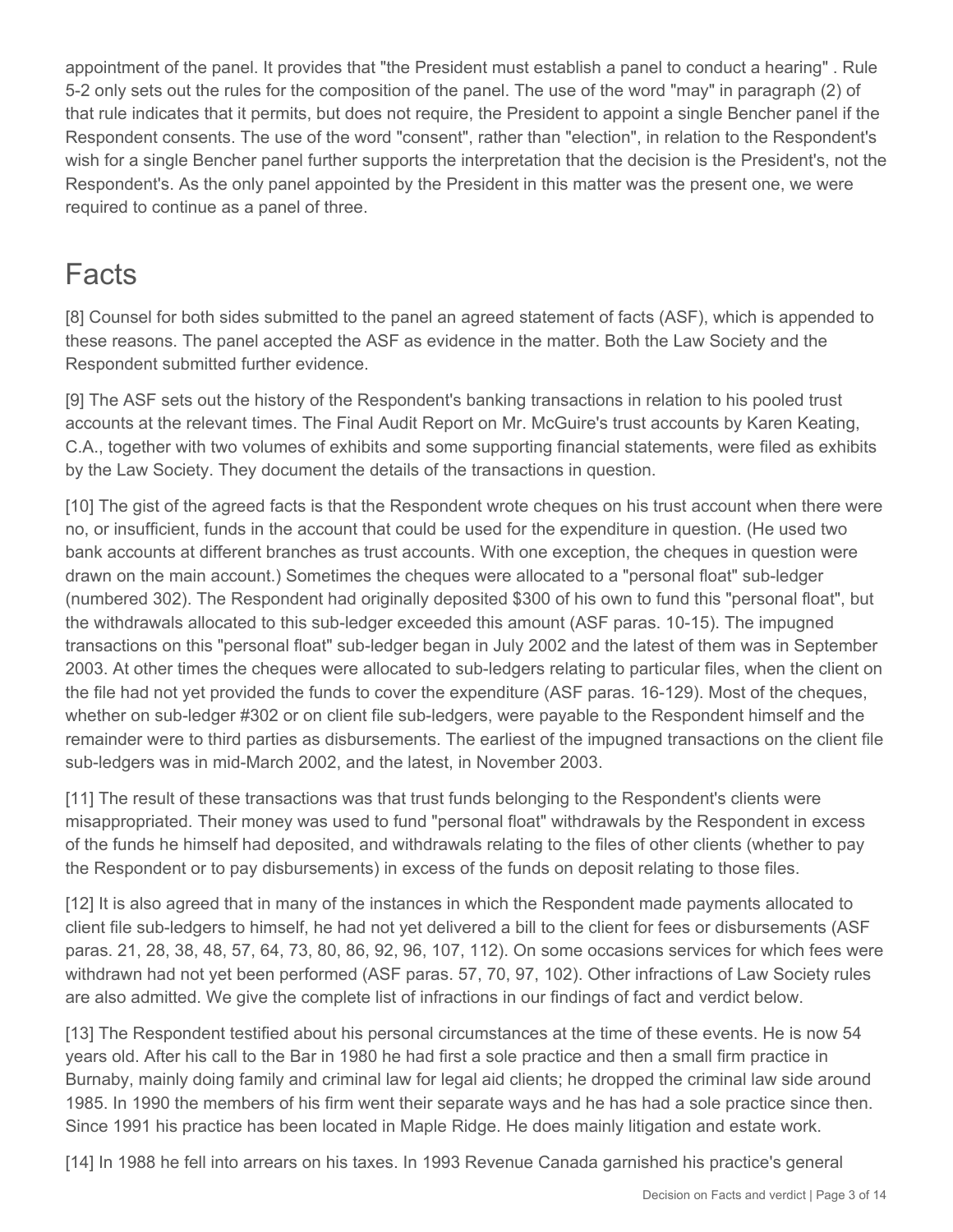account. As a consequence he decided to operate his practice from then on without a general account, intending to fund practice debts and other non-trust expenditures out of his trust account using funds he himself would deposit. He testified that an adviser on the staff of the Law Society - he recalled it was Ian Doddington, but was not sure - confirmed this would be in order. He did not at that time set up a sub-ledger for personal expenditures. He began the #302 "personal float" sub-ledger in 2000 or 2001, as a response to a deficit in his pooled trust account attributable to bank errors. He deposited \$1,000 in the sub-ledger but withdrew \$700 when he was advised by the Law Society that the Rules permitted a deposit of no more than \$300 of a lawyer's own funds (Rule 3-52(4)).

[15] The Respondent also testified to the nature of the accounting software he used to track his trust accounts (referred to in ASF paras. 4-5). The Quicken program he used could, when asked, print out a fully itemized report that would include the balance in individual sub-ledgers. It could not produce a summary list of the balances on deposit under all the individual sub-ledgers.

[16] The Respondent told us that in 2002, when he began to overdraw on his trust account, his personal life reached a low ebb. He and his wife, whom he had married in 1986, separated in early 1999 and they were later divorced. They had no children. In early 2000, after a year alone, he began a relationship with another woman. They planned to marry, but, after several breakups and reconciliations, their relationship ended in June 2002. In August 2002 the Respondent's dog, which for many years had been an emotional support that helped him through difficult times, died after an illness that left the Respondent with some \$5,800 of veterinary bills, which were paid out of withdrawals from his trust account. When he withdrew the funds to pay these bills the Respondent knew that there were no funds of his own on deposit in the account and he therefore consciously took his clients'trust money to fund his veterinary expenses. The Respondent explained that he was out of cash and had reached the maximum on his credit cards. The Respondent testified that he became depressed. He did not seek medical assistance for his condition.

[17] Since 2002 the Respondent's personal life has taken a turn for the better. He is again in a permanent relationship.

[18] The Respondent tesitified in detail as to the circumstances in which individual transactions identified in the ASF took place. He did not attempt to justify the transactions. With one or two possible exceptions he admitted in relation to each instance that he was aware that he was taking out trust funds in excess of the funds that were in the sub-ledger in question.

[19] He said that when he withdrew funds from client file sub-ledgers for himself, he believed in each instance that the client had agreed to the fee and that he, the Respondent, had done the work to earn the fee, although he admitted his breach of the Law Society rules in failing to render a bill first and, in many cases, withdrawing funds when the client had not yet deposited them. Withdrawals to which these comments applied were those relating to clients S.P. (ASF paras. 18-19); J.V. (para. 24); T.D., S.N. and L.N. (paras. 35-36); B.E.S. (paras. 47(a) and (b) and 48); J.F.J. and V.R. (para. 57); L.C.B. (para. 64); A.V. (para. 73(a)); and K.O.N. (para. 80).

[20] In the case of client A.V., two withdrawals were made after a bill had been delivered but before the necessary funds were deposited (para. 73(b) and (c)).

[21] In the case of client C.O.B., the Respondent testified that he had mailed the client a bill before he withdrew the funds (para. 91) but had not yet received her cheque. He said that she later told him she had not received his bill. When, at her request, he sent her a copy of the bill she paid it promptly (deposit referred to in para. 92).

[22] In the case of clients D.M. (ASF para. 41) and B.E.S. (para. 47(c)), the Respondent paid disbursements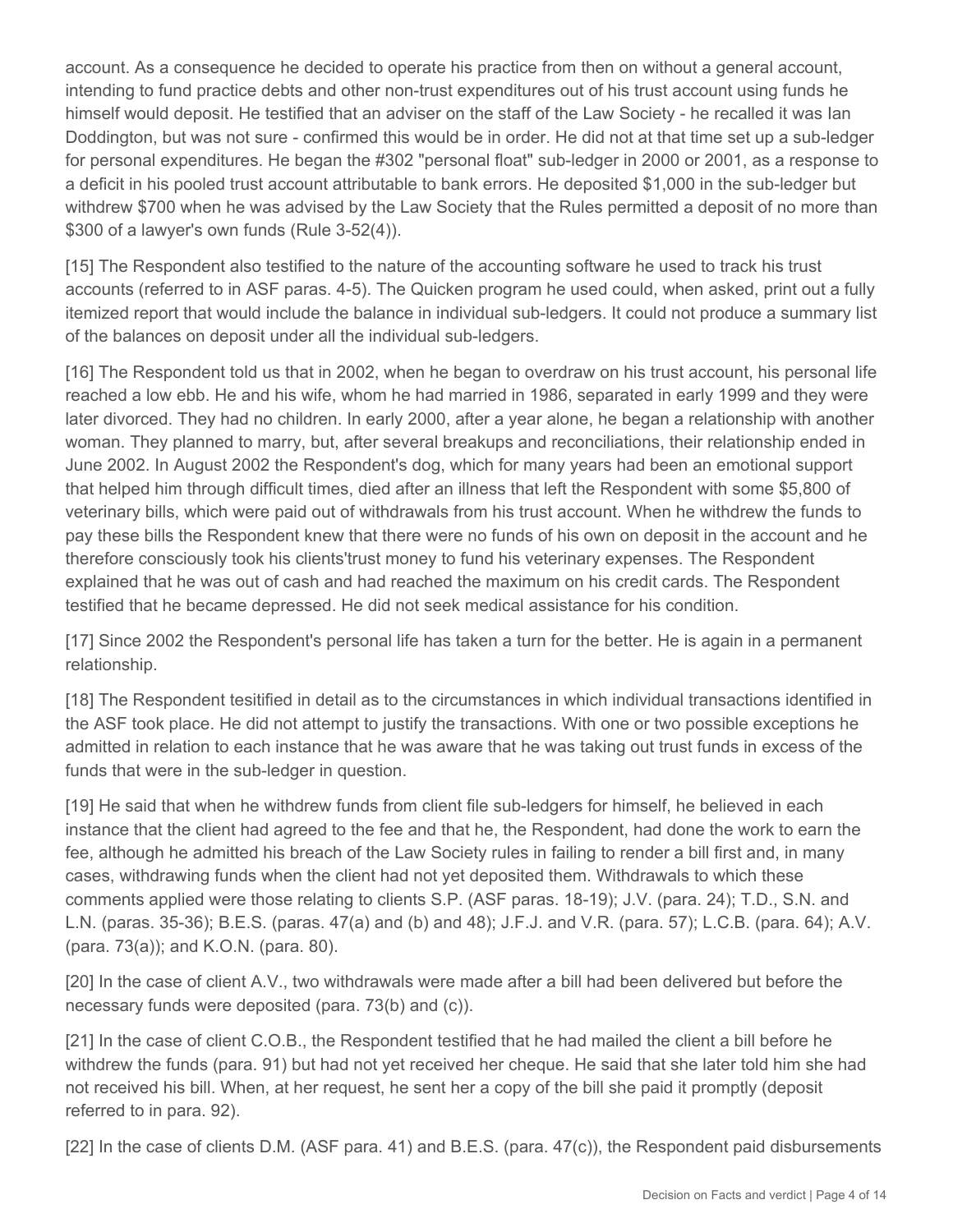from the sub-ledger knowing that the client had not deposited funds to cover them. The Respondent said he had no other source of funds at that time.

[23] In one instance the Respondent said the withdrawal of funds from a particular sub-ledger was simply a mistake. This applied to the withdrawal from client B.W.'s sub-ledger, which was corrected after the fiscal year-end (ASF paras. 31-32).

[24] In a case where the Respondent admittedly backdated his bills, he said that he did not remember why he did it but perhaps he made the date coincide with the date of payment out of trust to himself (client S.P., para. 29). In another case of a bill backdated by four days he said he could not remember why he did it (client K.O.N., para. 88).

[25] The Respondent evidently did not keep track of the cumulative effect of his trust fund withdrawals. He said he was shocked when a disbursement cheque (#1441) bounced in January 2003 because the trust account as a whole was too depleted to cover it. He said that he had probably taken much more out of the #302 sub-ledger than he realized. In April 2003 he received funds from a settlement and deposited \$6,500 to the #302 sub-ledger as the amount by which he thought that the sub-ledger was overdrawn. (This corresponds to the deposit to sub-ledger #302 of April 27, 2003, Audit Report Exhibits (our Exhibit 5), Tab 2-2, and it did cover the deficit in that sub-ledger.) Again he said he was shocked when, later that year, Ms. Keating's audit disclosed a further shortage in the trust account as a whole of some \$6,000. He said he had not reckoned with the state of some of the client file sub-ledgers. His recollection was that, when everything had been worked through, roughly half the shortfall was eventually made good by funds subsequently received from clients and half was repaid by him.

[26] He twice borrowed money from his mother that he used to fund the #302 sub-ledger (\$2,500 deposited on August 29, 2002 (Exhibit 5, Tab 2-2, line 16), and \$1,000 deposited on March 10, 2003 (Tab 2-2, line 33)) (see the Respondent's letter to the Law Society of August 12, 2004 (Tab 2-6)).

[27] The Law Society put in evidence (as Exhibit 7) a table showing the cheques drawn during the relevant period on the client file sub-ledgers. (The table did not include the cheques payable to the Respondent or used for personal expenses that were improper withdrawals allocated to sub-ledger #302.) It identified the cheques that resulted in shortages in the sub-ledger in question. These included 42 cheques to the Respondent himself and 14 cheques to third parties for disbursements, for a total of 56 cheques that resulted in shortages in the client file sub-ledgers. The total of the individual shortages was \$14,114.80, but because shortages in individual sub-ledgers were made up from time to time the actual shortage over all client sub-ledgers was always a lower figure. The duration of the deficits in individual client file sub-ledgers, deducible from the monthly bank statements, ranged from one day (client P.B. sub-ledger) to 16 months (client A.V. sub-ledger). Many of the sub-ledger deficits were on the short side of the scale, but a sizable proportion lasted for several months.

[28] Mr. McGuire had earlier acknowledged to Ms. Keating, the auditor, that taking funds out of trust before the funds were received was a serious breach of the Law Society's rules, but he told her he was "short of cash" and "his rent was due" (ASF para. 113). When asked in this hearing about his state of mind when he was overdrawing sub-ledger #302, and whether he realized it was theft from his clients, who were involuntarily funding the deficit, the Respondent said that because he was depressed he did not put his mind to the question of propriety at that time. However, whether or not the Respondent considered the implications of his actions, it was clear from his testimony that when he made the impugned withdrawals of trust funds he was aware in all, or virtually all, instances that they exceeded the Respondent's own funds on deposit (in the case of sub-ledger #302) or client funds on deposit (in the case of client file sub-ledgers). The Respondent told this panel that he now understands his breaches of the trust fund rules were extremely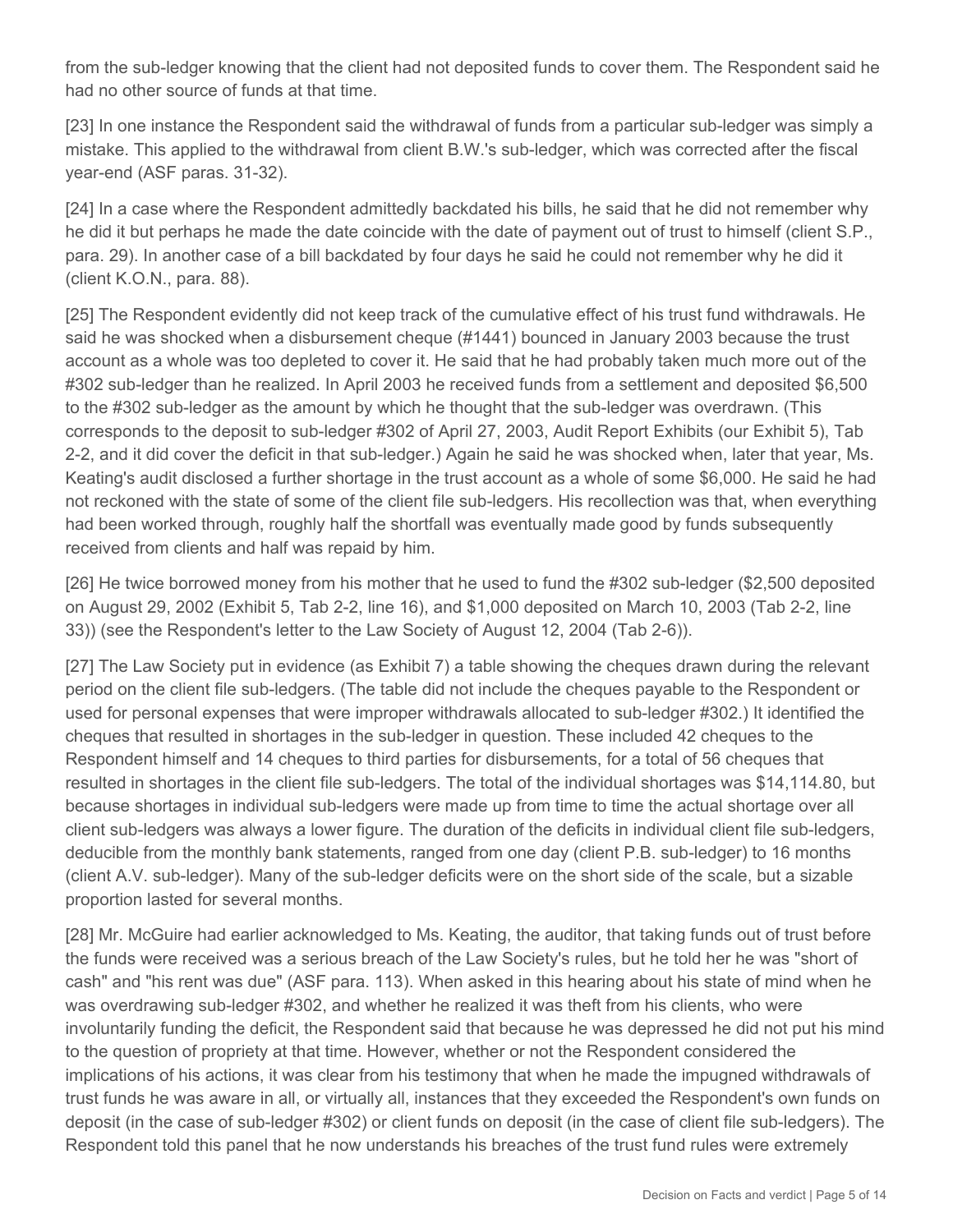serious, that he realizes it amounted to theft from his clients, and that there is no way that he would do it again.

[29] Mr. McGuire cooperated fully with the Law Society in its investigation of his trust account transactions.

Legal Analysis and Reasons

[30] Counsel for the Respondent argued that, in giving its verdict, this panel should not follow the counts set out in the schedule to the citation. He argued that the professional misconduct the Respondent has admitted in ASF paras. 130-136 is not properly expressed in eight separate counts because there is overlap between them. More particularly, he suggested that counts 1-3 should be treated as a single species of wrong because they describe different aspects of doing the same thing, namely (in counsel's words) the Respondent's practice of using his trust account as a line of credit. He also suggested that counts 4-6 likewise represented a single type of wrong, namely, taking money in payment of fees before it has been earned and billed for. We should not over-convict, counsel said, on the basis of a single omnibus offence being split into components.

[31] In support of his argument counsel referred us to *R. v. Kienapple*, [1975] 1 S.C.R. 729. There the court held that the accused should not have been convicted of both rape and having unlawful carnal knowledge of a female under 14 years of age. Although the Crown had proved the elements of each of the two offences, it was improper, having obtained a conviction on one count, to seek conviction on the second count when "the same or substantially the same elements make up the offence charged" in the second count (Laskin J. at p. 13 of the QL printout). The rationale is that of *res judicata*; as Cartwright J. put it in *Cox and Paton v. The Queen*, [1963] S.C.R. 500 at 516 (cited by Laskin J. at p. 10), "[I]t would be contrary to law that the accused should be punished more than once for the same offence" .

[32] We accept counsel's argument that we should apply the *Kienapple* principle to findings of professional misconduct. We think, however, that except for some details, the counts in this case do not offend against the principle.

[33] Professional misconduct is not wholly comparable to crimes because it is not classified into distinct offences. There is, in a sense, only one "crime", that of professional misconduct. An act of professional misconduct can involve the breach of one principle of professional responsibility or several such principles. The *Kienapple* principle is that one wrongful act should not be treated as two crimes, even if the act meets the definition of two distinct crimes under the *Criminal Code*. Transposed into the context of professional discipline, we think this means that one act should not be treated as two instances of professional misconduct even if the act contravenes two principles of professional responsibility.

[34] The counts in a citation itemize the conduct that the member is alleged to have committed and that is subject to discipline. The counts can be organized by the acts of conduct, as where each count refers to one act. If that format is followed, we think it is proper for the count to say that the act broke professional responsibility principles A, B and C, as long as it is clear that the act is being treated as a single item of conduct subject to discipline.

[35] However, in this case the counts were organized, not act by act, but by category of conduct. Each count identifies a type of conduct and, either specifically or by reference to particular client files, the acts that are said to have amounted to that type of conduct. It is certainly open to the Law Society to choose to follow this format, and in this case it made practical sense because there were too many individual acts to itemize each conveniently in the citation. It does mean, though, that the same act must not appear under more than one count. Otherwise, individual wrongful acts are presented as multiple instances of conduct subject to discipline, which in our view contravenes the *Kienapple* principle.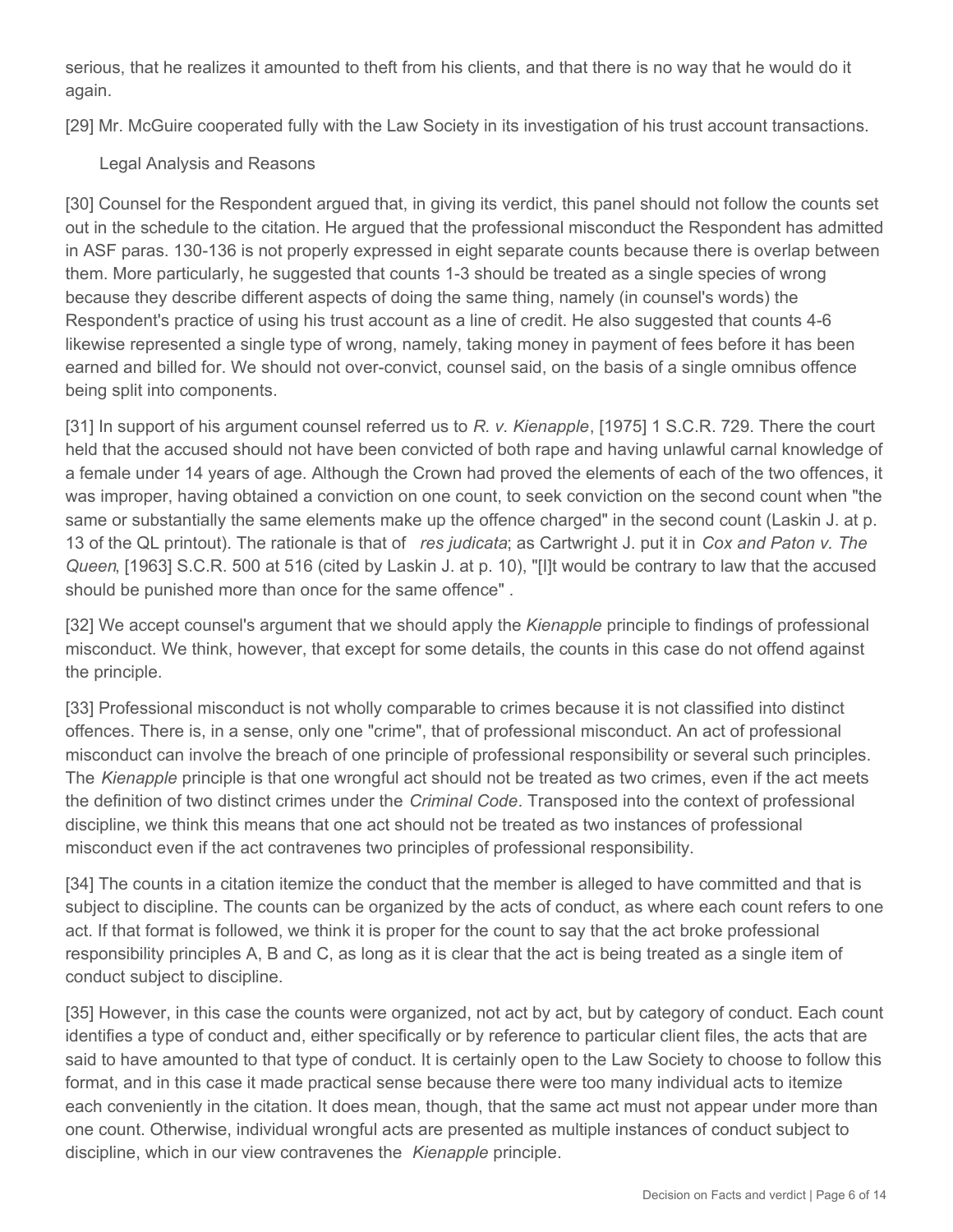[36] As mentioned in para. [30], counsel for the Respondent urged us to go further and, consolidate counts referring to the breaches of different principles of professional responsibility on the basis that the breaches were only variants of a single wrong. We do not agree. The withdrawals of trust funds here were not a single wrong, like the crime of conspiracy, that was composed of a series of acts. Each withdrawal was a distinct act subject to discipline and could have stood alone in a citation. Some infringed more than one Law Society rule, such as where there were insufficient funds and, moreover, the money was being taken for fees without a bill having been delivered. In such cases, the Law Society is entitled to include them under the count dealing with breaches of Rule 3-56(1.2)(b) (insufficient funds) or the count dealing with breaches of Rule 3-57(2) (taking fees without having delivered a bill). But the Law Society cannot include the same individual act in two or more counts, because that is to present them as two items of conduct subject to discipline when there was in fact only one.

[37] The citation as drawn does have some overlap between the withdrawals identified in different counts. For example, as counsel for the Law Society conceded, many of the withdrawals that constituted a misuse of trust funds belonging to client S.B. (count 2) were, at the same time, withdrawals that overdrew the client file sub-ledgers to which they were allocated (count 3). There were also some overlaps in other counts. Therefore, in these findings we have itemized the withdrawals to which the conduct under each count refers, with the aim that no withdrawal should appear under more than one count.

[38] On count 1, we find that between July 2002 and September 2003 the Respondent withdrew client funds from his pooled trust account for his personal use when he was not entitled to do so, and without the clients'knowledge or consent, through the use of his "personal float" ledger account #302 (ASF paras. 10-13, 131). This finding applies to the following transactions:

| Bank date   | Cheque # | "Audit Report<br>Amoun<br><b>Exhibit Tab</b> |
|-------------|----------|----------------------------------------------|
| 2 July 02   | 1157     | 29.962-1 to 2-7                              |
| 12 July 02  | 1159     | 300.00lbid.                                  |
| 26 July 02  | 1165     | 400.00lbid.                                  |
| 26 July 02  | 1166     | 200.00lbid.                                  |
| 1 Aug. 02   | 1168     | 500.00lbid.                                  |
| 9 Aug. 02   | 1171     | 800.00lbid.                                  |
| 13 Aug. 02  | 1172     | 300.00lbid.                                  |
| 14 Aug. 02  | 1167     | 1,500.00lbid.                                |
| 15 Aug. 02  | 1173     | 1,500.00lbid.                                |
| 18 Aug. 02  | 1174     | 200.00lbid.                                  |
| 15 Sept. 02 | 848      | 300.00lbid.                                  |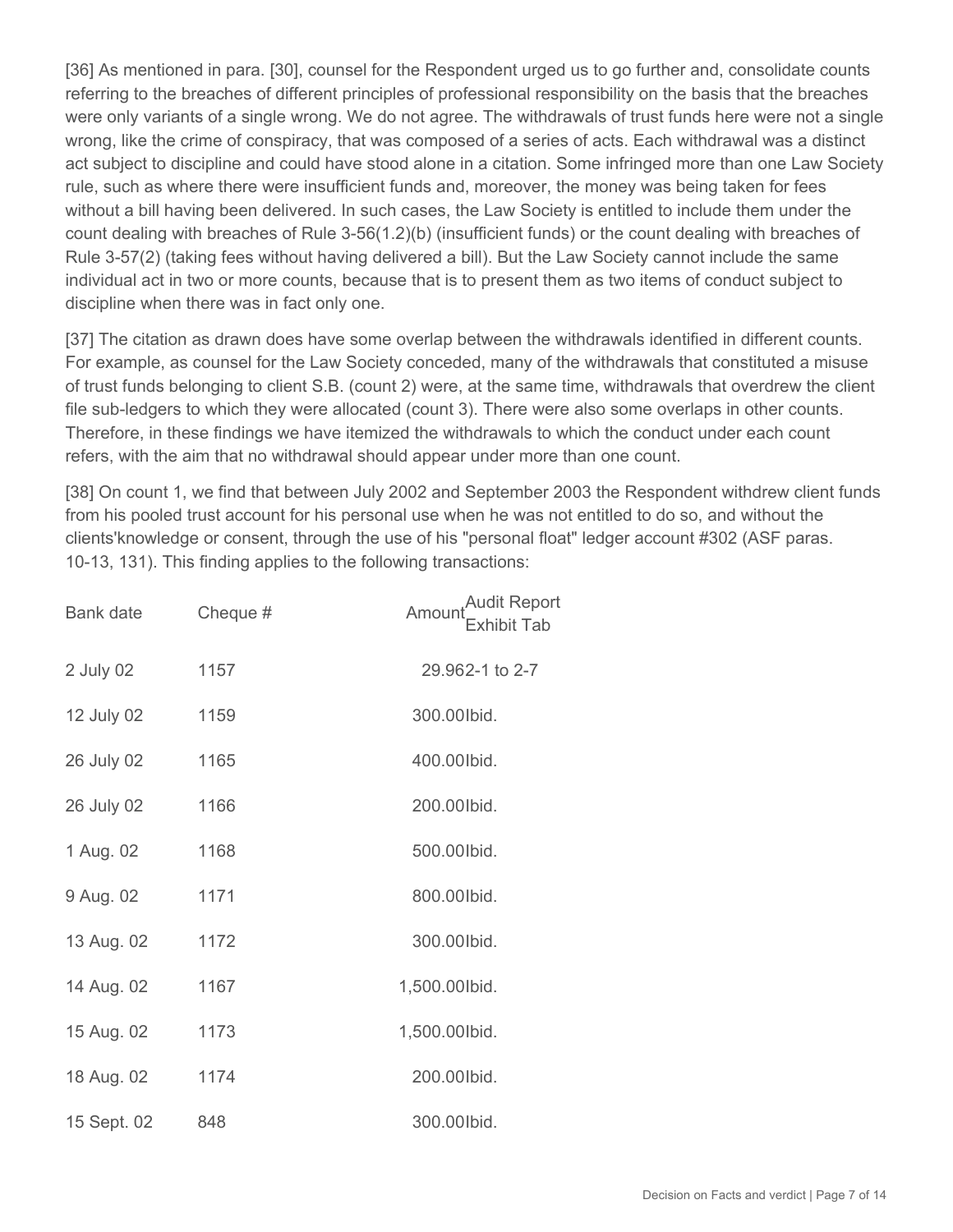| 8 Nov. 02   | 1426          | 250.00lbid. |
|-------------|---------------|-------------|
| 17 Dec. 02  | 1485          | 200.00lbid. |
| 21 Dec. 02  | 1487          | 200.00lbid. |
| 27 Dec. 02  | 1489          | 900.00lbid. |
| 2 Jan. 03   | 1490          | 400.00lbid. |
| 3 Jan. 03   | 1491          | 200.00lbid. |
| 7 Jan. 03   | 1494          | 250.00lbid. |
| 9 Jan. 03   | 1497          | 500.00lbid. |
| 12 Jan. 03  | 1503          | 100.00lbid. |
| 15 Jan. 03  | 1505          | 250.00lbid. |
| 23 Jan. 03  | 1512          | 50.00 lbid. |
| 24 Jan. 03  | 1513          | 100.00lbid. |
| 6 April 03  | 1600          | 400.00lbid. |
| 16 Sept. 03 | <b>Direct</b> | 150.00lbid. |

[39] On count 2, we find that the Respondent made withdrawals from trust of funds belonging to his client S.B. (trust ledger #2691.01) in November and December 2002 and January 2003 to pay fees and disbursements for clients other than S.B., and for draws, and then replaced these funds belonging to his client S.B. with trust funds belonging to other clients (ASF paras. 119-129, 132). The basis on which disbursements and fees on other client file sub-ledgers, as well as personal draws by the Respondent on sub-ledger #302, were identified as coming from the S.B. funds is set out at pp. 7-10 of Ms. Keating's Audit Report (Exhibit 4). The identification of subsequent S.B. expenditures as having been covered by other clients'trust funds to is likewise set out there. The Respondent used S.B.'s funds for other clients'or the Respondent's own purposes, and other clients'funds for S.B.'s purposes. This finding applies to the following transactions:

| Bank date Cheque # sub-ledger | Debited to<br>of client | <b>AmountPurpose</b> | <b>Audit Report</b><br><b>Exhibit Tab</b> |
|-------------------------------|-------------------------|----------------------|-------------------------------------------|
| 20 Nov. 02 1439               | S.P.                    | 200.00fees           | 1-6 to $1-10$ ,<br>$3-1$ to $3-2$         |
| 23 Nov. 02 1444               | T. Estate               | 250.00fees           | 1-6 to $1-10$                             |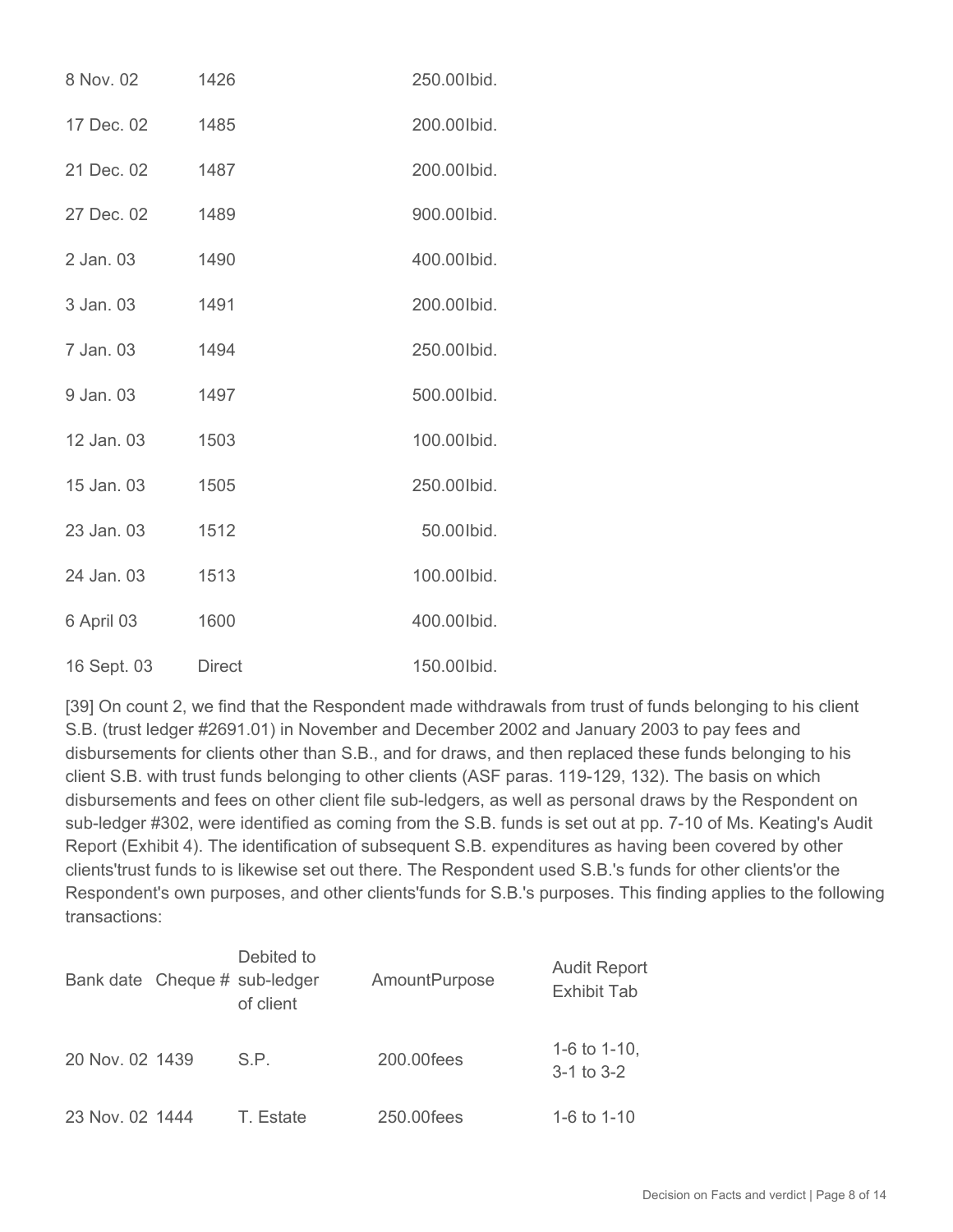| 26 Nov. 02 1446 |                 | J.V.   | 218.00disbursement   | 1-6 to 1-10,<br>$4-1$ to $4-2$     |
|-----------------|-----------------|--------|----------------------|------------------------------------|
| 28 Nov. 02 1448 |                 | B.W.   | 100.00fees           | 1-6 to 1-10,<br>$5 - 2$            |
| 29 Nov. 02      | bank<br>charges |        | 4.50                 | 1-6 to 1-10                        |
| 3 Dec. 02 1459  |                 | L.N.   | 400.00fees           | 1-6 to 1-10,<br>$6-1$ to $6-2$     |
| 4 Dec. 02 1457  |                 | D.M.   | 208.00disbursement   | 1-6 to 1-10,<br>7-1 to 7-2         |
| 5 Dec. 02 1460  |                 | B.E.S. | 300.00fees           | 1-6 to 1-10,<br>8-1 to 8-2         |
| 6 Dec. 02 1461  |                 | B.E.S. | 125.00fees           | 1-6 to 1-10,<br>8-1 to 8-2         |
| 6 Dec. 02 1462  |                 | B.E.S. | 35.00disbursement    | 1-6 to 1-10,<br>8-1 to 8-2         |
| 9 Dec. 02 1463  |                 | #302   | 300.00 personal draw | 1-6 to 1-10,<br>$2 - 1$ to $2 - 2$ |
| 10 Dec. 02 1467 |                 | #302   | 200.00 personal draw | 1-6 to 1-10,<br>2-1 to 2-2         |

[40] On count 3, we find that the Respondent made withdrawals from his pooled trust account on client files when insufficient funds were held in trust to the credit of the client (ASF para. 130). This finding applies to the following transactions:

| <b>Bank date</b> |      | Debited to<br>Cheque $#$ sub-ledger<br>of client | Audit Report<br>Exhibit Tab | ASF para. |
|------------------|------|--------------------------------------------------|-----------------------------|-----------|
| 15 Mar. 02       | 1101 | A.V.                                             | 200.0012-1 to 12-7          | 73(a)     |
| 19 April 02      | 1109 | G.P.P.,<br>$G.C.P.$ &<br>J.E.P.                  | 400,0015-1 to 15-5          | 97        |
| 12 Nov. 02       | 1427 | J.V.                                             | 250,0013-1 to 13-8          | $24 - 26$ |
| 18 Nov. 02       | 1430 | K.O.N.                                           | 75.0013-1 to 13-8           | 83        |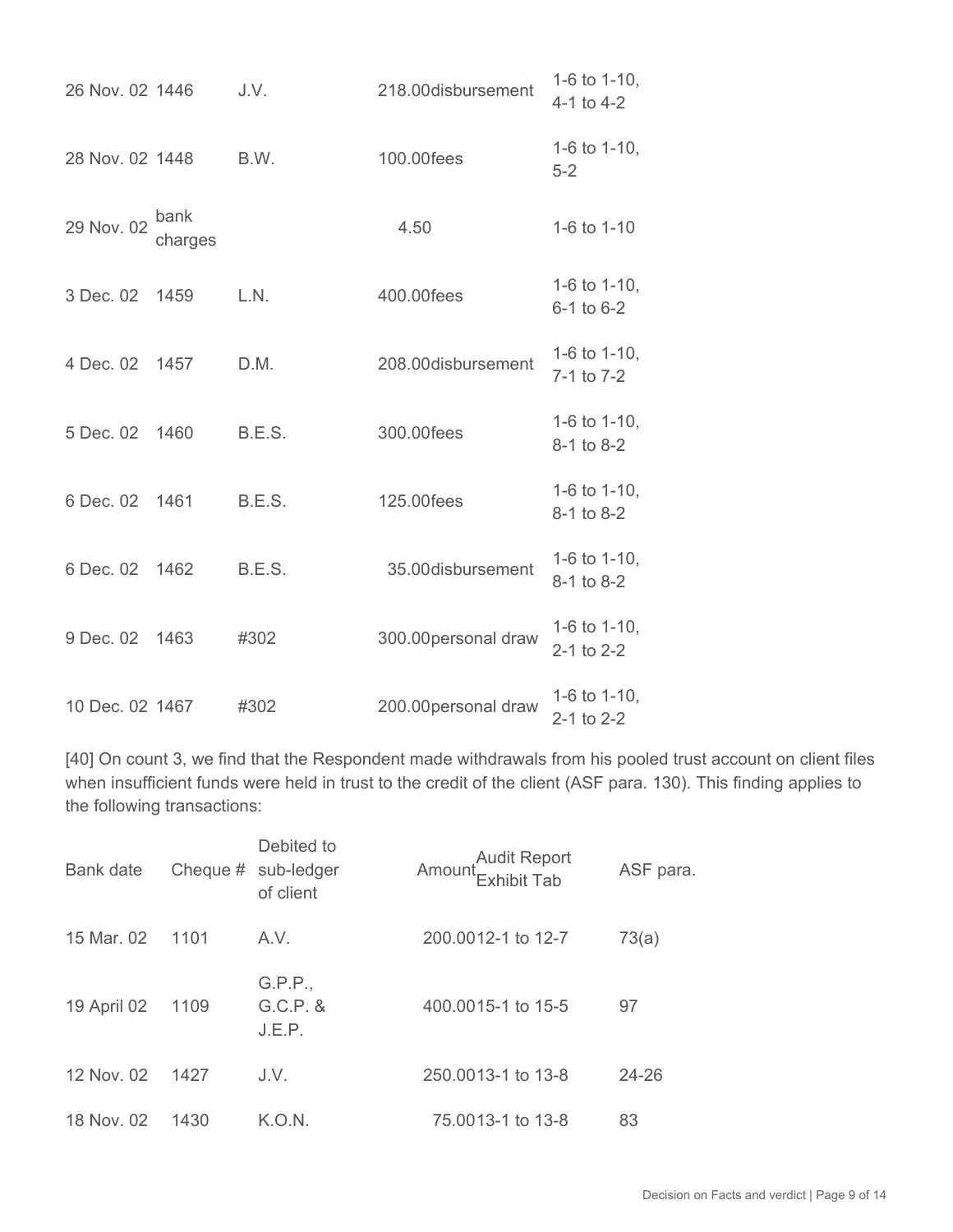| 19 Nov. 02 | 1434 | S.P.                 | 300.003-1 to 3-12   | 18      |
|------------|------|----------------------|---------------------|---------|
| 9 Dec. 02  | 1464 | J.F.J. & V.K.        | 200.009-1 to 9-8    | 51,56   |
| 20 Dec. 02 | 1481 | D.M.                 | 64.207-1 to 7-5     | 41      |
| 3 Feb. 03  | 1524 | L.C.B.               | 250.0011-1 to 11-14 | 62, 67  |
| 13 Feb. 03 | 1546 | C. Estate            | 225.0017-1 to 17-4  | 105     |
| 28 Feb. 03 | 1569 | N.P.P.               | 387.5018-1 to 18-7  | 109-110 |
| 6 Mar. 03  | 1571 | N.P.P.               | 150.00lbid.         | Ibid.   |
| 7 Mar. 03  | 1572 | T.D., S.N. &<br>L.N. | 300.006-1 to 6-6    | 36-37   |
| 26 Mar. 03 | 1586 | T.D., S.N. &<br>L.N. | 500.00lbid.         | Ibid.   |
| 26 Mar. 03 | 1589 | T.D., S.N. &<br>L.N. | 208.00lbid.         | Ibid.   |
| 27 Mar. 03 | 1591 | N.P.P.               | 31.0418-1 to 18-7   | 109-110 |
| 27 Mar. 03 | 1592 | N.P.P.               | 18.73 lbid.         | Ibid.   |
| 7 Apr. 03  | 1598 | T.D., S.N. &<br>L.N. | 13.116-1 to 6-6     | 36-37   |
| 9 Apr. 03  | 6    | N.P.P.               | 500.0018-1 to 18-7  | 109-110 |
| 17 Apr. 03 | 1601 | N.P.P.               | 300.00lbid.         | Ibid.   |
| 5 May 03   | 1629 | N.P.P.               | 700.00lbid.         | Ibid.   |
| 8 May 03   | 1634 | N.P.P.               | 350.00lbid.         | Ibid.   |
| 8 May 03   | 1633 | N.P.P.               | 26.75 lbid.         | Ibid.   |
| 21 May 03  | 1662 | K.O.N.               | 450.0013-1 to 13-8  | 83      |
| 30 May 03  | 1673 | N.P.P.               | 492.5018-1 to 18-7  | 109-110 |
| 27 June 03 | 1696 | S.C.B.               | 20.0019-1 to 19-8   | 116     |
| 27 June 03 | 1697 | S.C.B.               | 600.00lbid.         | Ibid.   |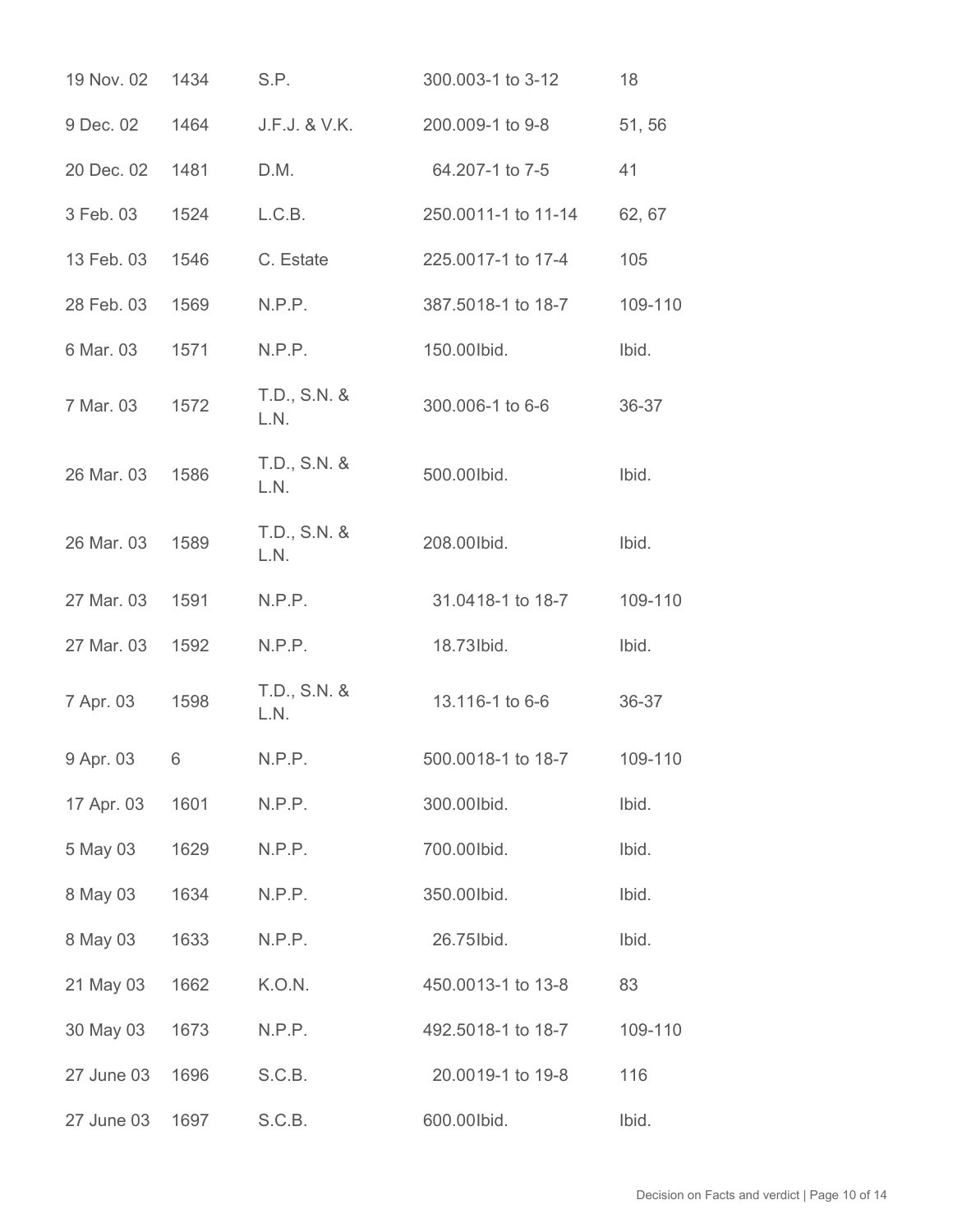| 8 July 03        | 1705          | N.P.P. | 15.5018-1 to 18-7    | 109-110 |
|------------------|---------------|--------|----------------------|---------|
| 8 Aug. 03        | 1734          | S.C.B. | 250.0019-1 to 19-8   | 116     |
| 4 Sept. 03       | 1750          | N.P.P. | 600,0018-1 to 18-7   | 109-110 |
| 12 Sept. 03      | 1807          | N.P.P. | 12.84 lbid.          | Ibid.   |
| 16 Sept. 03      | Debit<br>memo | N.P.P. | 150.00 lbid.         | Ibid.   |
| 16 Sept. 03      | 1753          | N.P.P. | 200.00lbid.          | Ibid.   |
| 18 Sept. 03 1755 |               | A.V.   | 437.5021-1 to 12-7   | 73      |
| 30 Sept. 03 1759 |               | S.C.B. | 2,052.0019-1 to 19-8 | 116     |
| 29 Oct. 03       | 1783          | N.P.P. | 125,0018-1 to 18-7   | 109-110 |
| 5 Nov. 03        | 1790          | S.C.B. | 850.0019-1 to 19-8   | 116     |

[41] On count 4, we find that the Respondent made withdrawals from his pooled trust account for fees before bills were prepared and delivered to the client and without written instructions from the client allowing such withdrawals. This finding applies to the following transactions:

| Bank date Cheque # sub-ledger |      | Debited to<br>of client | Audit Report<br>Amoun<br>.<br>Exhibit Tab | ASF para. |
|-------------------------------|------|-------------------------|-------------------------------------------|-----------|
| 7 Oct. 02                     | 1405 | L.C.B.                  | 300.0011-1 to 11-14                       | 64        |
| 24 Oct. 02 1413               |      | B.E.S.                  | 200.008-1 to 8-11                         | 48        |
| 4 Nov. 02 1425                |      | K.O.N.                  | 375.0013-1 to 13-8                        | 80(a)     |
| 25 Nov. 02 1445               |      | J.V.                    | 250.004-1 to 4-12                         | 28        |
| 13 Dec. 02 1471               |      | T.D., S.N.<br>& L.N.    | 200.006-1 to 6-6                          | 38        |
| 17 Dec. 02 1479               |      | $J.F.J.$ &<br>V.K.      | 150.009-1 to 9-8                          | 57        |
| 26 Feb. 03 1565               |      | N.P.P.                  | 600,0018-1 to 18-7                        | 112       |
| 31 Mar. 03 1595               |      | C. Estate               | 400.0017-1 to 17-4                        | 107       |
| 18 July 03 1721               |      | S.P.                    | 1,000.003-1 to 3-13                       | 21        |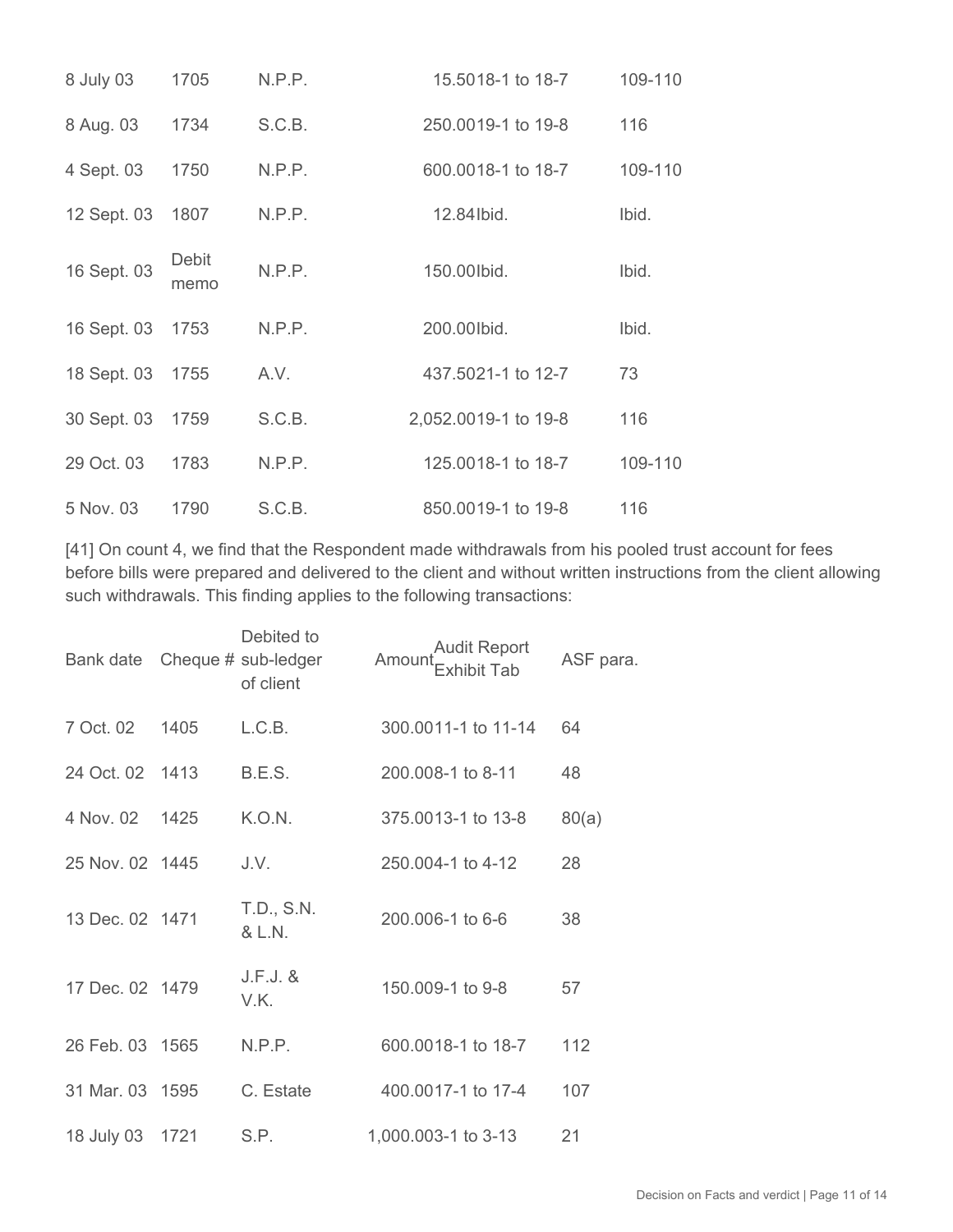25 Sept. 03 1758 C.O.B. 150.0014-1 to 14-5 92

[42] On count 5, we find that the Respondent generated certain billings to clients that were misleading in that the billings were dated prior to the actual date the billings were produced. This finding applies to the bills presented to client J.V. dated 9 November 2002 but actually produced some time after 18 December 2002 (ASF para. 29); to client L.C.B. dated 4 October 2002 but actually produced some time after 7 January 2003 (ASF para. 63); and to client K.O.N. dated 15 November 2002 but actually produced on 19 November 2002 (ASF para. 88).

[43] On count 6, we find that the Respondent made withdrawals from his pooled trust account for fees before rendering the services to the client for which those fees were charged. This finding applies to the following transactions:

| Bank date Cheque # sub-ledger |      | Debited to<br>of client | Audit Report<br>Amount<br>Exhibit Tab | ASF para. |
|-------------------------------|------|-------------------------|---------------------------------------|-----------|
| 18 Nov. 02 1429               |      | P.B.                    | 295,0016-1 to 16-7                    | 102       |
| 16 Dec. 02 1479               |      | $J.F.J.$ $&$<br>V.K.    | 150,009-1 to 9-8                      | 57        |
| 4 Feb. 03                     | 1526 | L.C.B.                  | 200,0011-1 to 11-14                   | 70        |

[44] On count 7, we find that the Respondent failed to keep his books, records and accounts in compliance with the requirements of Part 3, Division 7, of the Law Society Rules from April 2002 to December 2003 (ASF para. 136, exhibit 3 to ASF).

[45] On count 8, we find that the Respondent failed to deposit cash trust funds received from his client M.M. in a trust account as soon as practicable.

# Verdict

[46] The Respondent's conduct as itemized under counts 1, 2 and 3 was admitted to be professional misconduct (ASF paras. 130-132), and we so find. The conduct under count 3 was, as well, admitted to be a breach of Rule 3-56(1.2)(b) of the Law Society Rules (ASF para. 130), and we so find. By his conduct as described in relation to the first three counts the Respondent misappropriated his clients'trust funds. He made withdrawals for himself, unrelated to particular client files, when he himself had no, or not enough, funds on deposit to cover the withdrawals. He also misappropriated his clients'trust funds by making withdrawals for fees or disbursements on other files when the client in relation to whose file the withdrawal was made had no, or not enough, funds on deposit to cover the withdrawals. As the respondent conceded in testimony, this was theft from his clients.

[47] The conduct under count 4 (withdrawing funds for fees without a bill having been prepared and delivered) was admitted to be in breach of Rule 3-57(2) of the Law Society Rules (ASF para. 133), and we so find.

[48] The conduct under count 5 (backdating statements of account) was admitted to be professional misconduct (ASF para. 135), and we so find.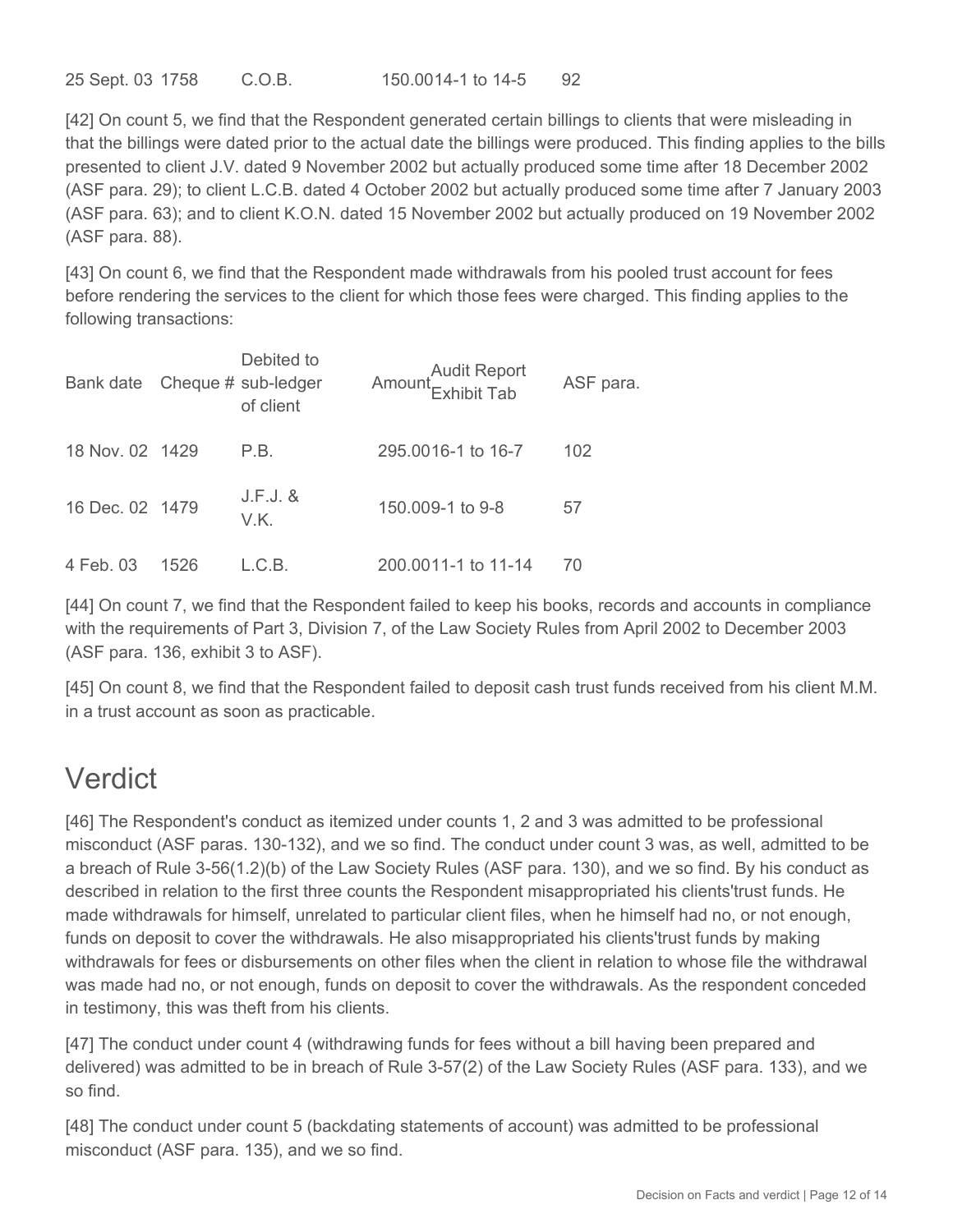[49] Under count 6, the withdrawals for fees before performing the services in relation to which the fees were charged was admitted to be in breach of Rule 3-56(1)(b) and (d) of the Law Society Rules (ASF para. 134), and we so find.

[50] The inadequate manner in which the Respondent kept his books, records and accounts, as described in relation to count 7, was admitted to be in breach of the rules in Part 3, Division 7 of the Law Society Rules (ASF para. 136), and we so find.

[51] Lastly, under count 8, the Respondent's failing to deposit cash trust funds as soon as practicable in his trust account was admitted to be in breach of Rule 3-51 of the Law Society Rules (ASF para. 119), and we so find.

# **Appendix**

### **AGREED STATEMENT OF FACTS**

A. The Member

1. Mr. McGuire was called to the Bar of the Province of British Columbia on September 10, 1980. He has been in practice since December 5, 1980 (as a sole practitioner from that date until 1983) and has been in practice as a sole practitioner since October of 1990, practising in Maple Ridge since July of 2001.

2. From April 1, 2002 to December 29, 2003 , Mr. McGuire maintained trust accounts as follows:

Pooled Trust

Scotiabank #30460-01124-10 8691 - Burnaby Scotiabank #41160-00255-18 Maple Ridge

Segregated Trust

Scotiabank #60830-00066-29 Maple Ridge

3. From December 1993 to December 29, 2003, Mr. McGuire did not maintain a Lawyer's General Account. He did operate a joint personal account at the [bank], Coquitlam, B.C., Account [account number] (the "Personal Account") .

4. From April 1, 2002 to December 29, 2003, Mr. McGuire operated a computer based accounting system for his trust account using software called "Quicken" . This software also kept time records for his various files when the member input time entries into the system.

5. The Quicken system did not provide a running balance of funds on each trust ledger record for each file, but did provide a current balance of money in trust on each file each time the trust ledger record was called up on the system.

C. The Audit

6. An audit of Mr. McGuire's practice was performed by Karen Keating, Chartered Accountant of Law Society staff.

7. Ms. Keating's Final Audit Report regarding William F. McGuire released March 7, 2005 together with Volume 1 and Volume 2 of Exhibits to the Final Audit Report are collectively Exhibit 1 to this Agreed Statement of Facts.